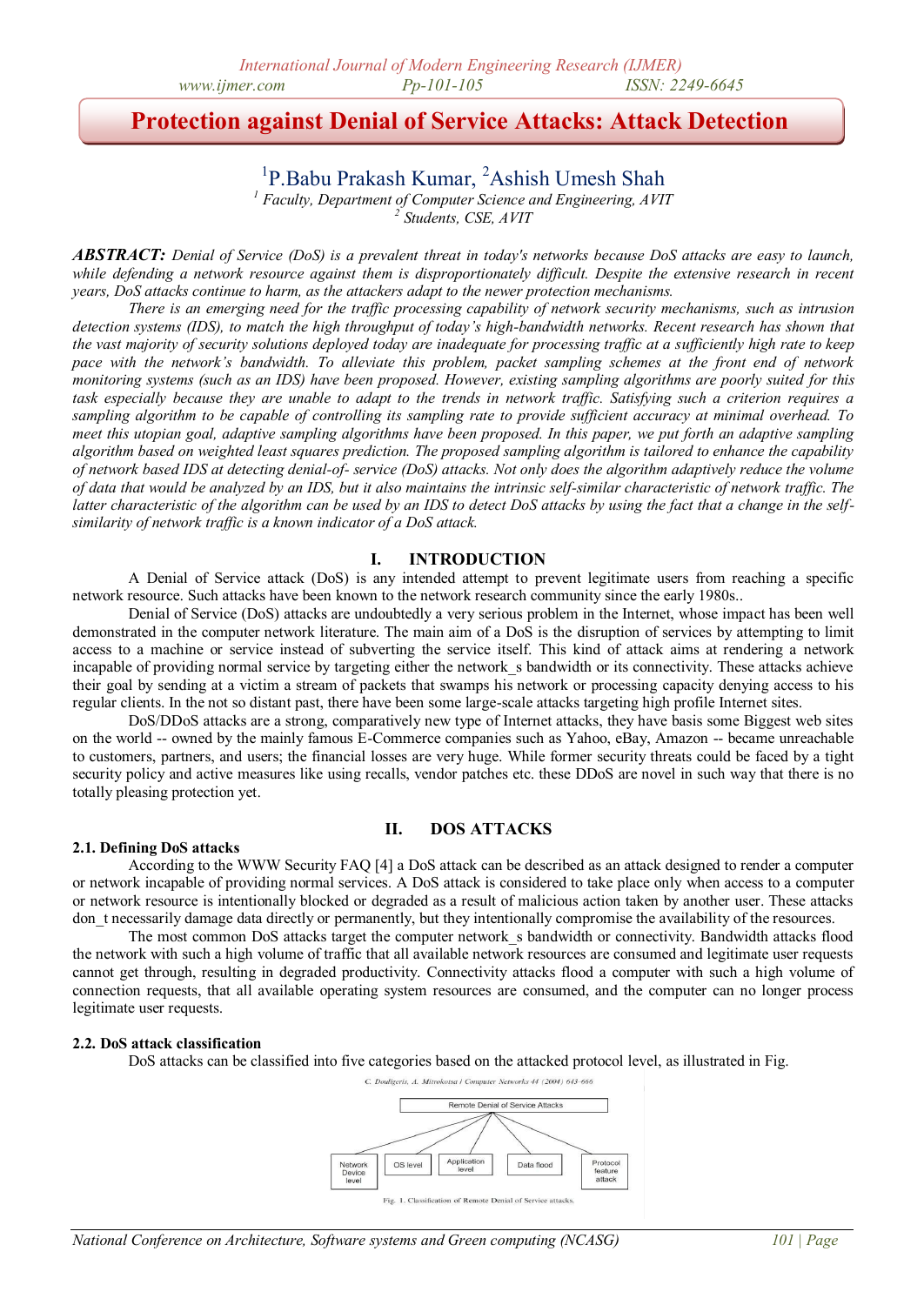DoS attacks in the Network Device Level include attacks that might be caused either by taking advantage of bugs or weaknesses in software, or by trying to exhaust the hardware resources of network devices. One example of a network device exploit is the one that is caused by a buffer overrun error in the password checking routine. Using these exploits certain Cisco 7xx routers [6] could be crashed by connecting to the routers via telnet and entering extremely long passwords.

In the OS level DoS attacks take advantage of the ways operating systems implement protocols. One example of this category of DoS attacks is the Ping of Death attack [7]. In this attack, ICMP echo requests having total data sizes greater than the maximum IP standard size are sent to the targeted victim. This attack often has the effect of crashing the victim s machine. Application-based attacks try to settle a machine or a service out of order either by taking advantage of specific bugs in network applications that are running on the target host or by using such applications to drain the resources of their victim. It is also possible that the attacker may have found points of high algorithmic complexity and exploits them in order to consume all available resources on a remote host. One example of an applicationbased attack is the finger bomb [8]. A malicious user could cause the finger routine to be recursively executed on the hostname, potentially exhausting the resources of the host. In data flooding attacks, an attacker attempts to use the bandwidth available to a network, host or device at its greatest extent, by sending massive quantities of data and so causing it to process extremely large amounts of data. An attacker could attempt to use up the available bandwidth of a network by simply bombarding the targeted victim with normal, but meaningless packets with spoofed source addresses. An example is flood pinging. Simple flooding is commonly seen in the form of DDoS attacks, which will be discussed later. DoS attacks based on protocol features take advantage of certain standard protocol features.

For example several attacks exploit the fact that IP source addresses can be spoofed. Several types of DoS attacks have focused on DNS, and many of these involve attacking DNS cache on name servers. An attacker who owns a name server may coerce a victim name server into caching false records by querying the victim about the attacker s own site.

# **III. DEFENCE MECHANISMS AGAINST DENIAL OF SERVICE**

The extreme diversity of DoS attacks has produced similarly diverse protection proposals from the network security research community. In most cases a complete protection architecture should include the following elements: Detection of the existence of an attack.

The detection can be either anomaly-based or signature-based, or a hybrid of these two. In anomaly-based detection, the system recognises a deviation from the standard behaviour of its clients, while in signature-based it tries to identify the characteristics of known attack types. Classification of the incoming packets into valid (normal packets) and invalid (DoS packets). As in detection, one can choose between anomaly-based and signature-based classification techniques. Response. In the most general sense, the protection system either drops the attacking packets in a timely fashion or renders them harmless by redirecting them into a trap for further evaluation and analysis.

Detection and Classification usually overlap, since the method used to detect the existence of an attack often provides the necessary information to start responding towards probable normal and probable DoS traffic. Also, all three elements of protection may benefit by the use of an additional secondary element, which is the traceback of the real source of the traffic.

# **3.1. PROPOSED WORK**

Traffic measurement and monitoring serves as the basis for a wide range of IP network operations and engineering tasks such as trouble shooting, accounting and usage profiling, routing weight configuration, load balancing, capacity planning, etc. Traditionally, traffic measurement and monitoring is done by capturing every packet traversing a router interface or a link. With today's high-speed (e.g., Gigabit or Terabit) links, such an approach is no longer feasible due to the excessive overheads it incurs on line-cards or routers. As a result, packet sampling has been suggested as a scalable alternative to address this problem.

Early packet sampling algorithms assumed that the rate of arrival of packets in a network would verage out in the long term. However, it has been shown [15] that network traffic exhibits periodic cycles or trends. The main observation of [15] and other studies have been that not only does network traffic exhibit strong trends in the audit data but these trends also tend to be long term. This section presents the proposed sampling algorithm. In Section III-A, we describe the weighted least squares predictor that is utilized for predicting the next sampling interval. This predictor has been adopted because of its capability to follow the trends in network traffic. Thereafter, in Section III-B we describe the sampling algorithm itself.

A. Weighted Least Square Predictor Let us assume that the vector Z holds the values of the N previous samples, such that ZN is the most recent sample and Z1 is the oldest sample. Having fixed a window size of N, when the next sampling occurs, the vector is right shifted such that ZN replaces ZN−1 and Z1 is discarded. The weighted prediction model therefore predicts the value of ZN given ZN−1, ...,Z1. In eneral, we can express this predicted value as a function of the N past samples i.e.,

# $\hat{Z}_N = \alpha^T \tilde{Z}$

where  $\hat{Z}_N$  is the new predicted value,  $\hat{Z}$  is the vector of past N − 1 samples, and  $\alpha T$  is a vector of predictor coefficients distributed such that newer values have a greater impact on the predicted value  $\vec{Z}_N$ . A second vector, t, records the time that each sample is taken and is shifted in the same manner as Z. The objective of the weighted prediction algorithm is to find an appropriate coefficient vector, αT , such that the following summation is minimized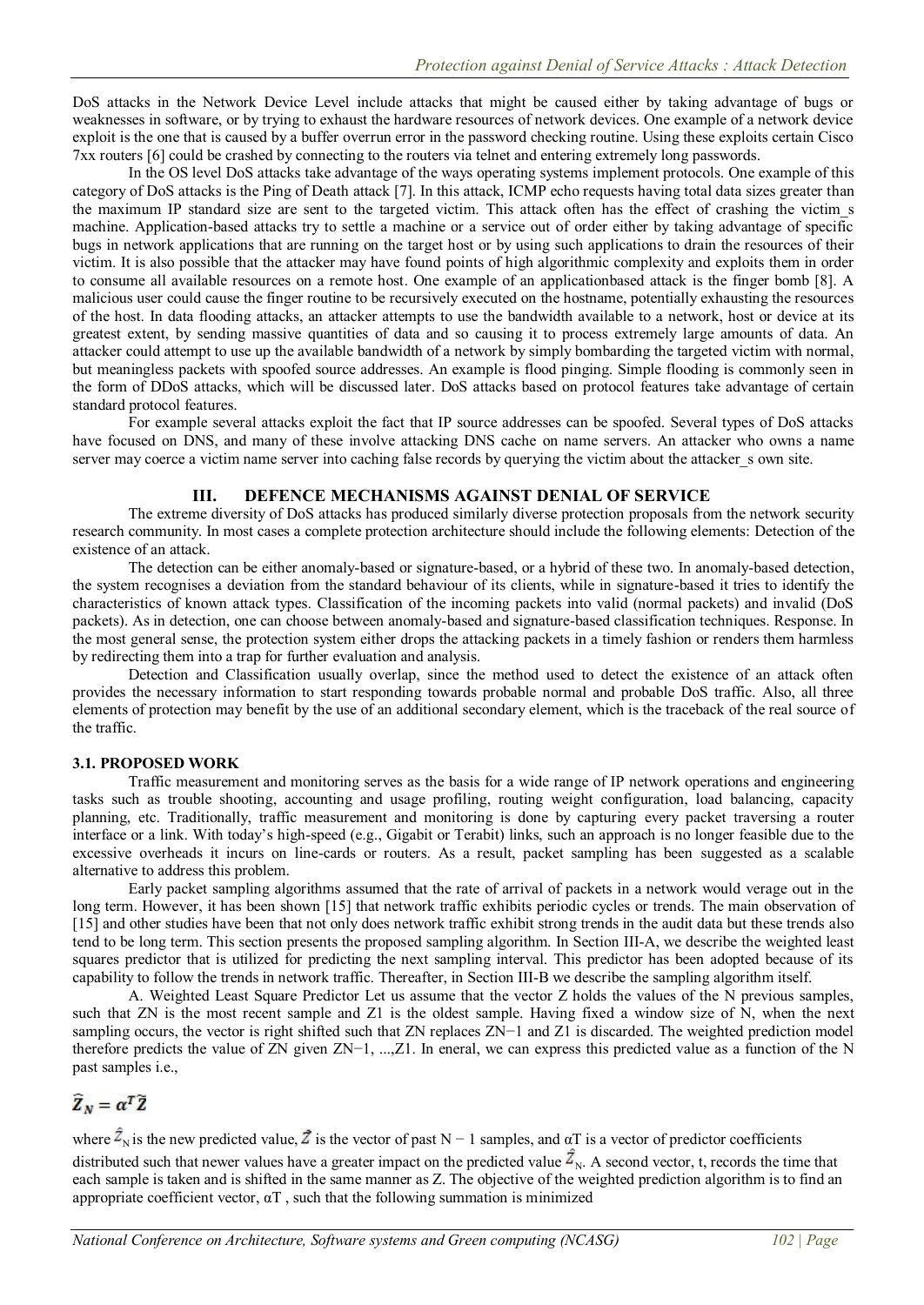# $S = \sum_{i=1}^{N-1} w_i (Z_i - \hat{Z}_i)^2$

where wi, Zi, and  $\widehat{\mathbb{Z}}$  denote the weight, the actual sampled value, and the predicted value in the ith interval, respectively. The coefficient vector is given by:

#### $\alpha^T = (\widetilde{Z}^T W \widetilde{Z})^{-1} \widetilde{Z}^T W$ ,

where W = w<sup>T</sup>w is a (N − 1) × (N − 1) diagonal weight matrix and w is a N × 1 weight vector with weight coefficient's wi that are determined according to two criteria:

1) The "freshness" of the past  $N - 1$  samples. A more recent sample has a greater weight.

2) The similarity between the predicted value at the beginning of the time interval and the actual value. The similarity between the two values is measured by the distance between them. The smaller the Euclidean distance is, the more similar they are to each other. Based on the above two criteria, we define a weight coefficient as

$$
W_i = \frac{1}{(t_N - t_i)} \left( \frac{1}{|z_i - \hat{z}_i|^2 + \eta} \right)_{\substack{1 \leq i \leq N-1, \\ i \neq j}}
$$

where η is a quantity introduced to avoid division by zero.

# **B. Adaptive Weighted Sampling**

Adaptive sampling algorithms dynamically adjust the sampling rate based on the observed sampled data. A key element in adaptive sampling is the prediction of future behavior based on the observed samples. The weighted sampling algorithm described in this section utilizes the weighted least squares predictor (see section III-A) to select the next sampling interval. Inaccurate predictions by the weighted least squares predictor indicates a change in the network traffic behavior and requires a change in the sampling rate. The proposed adaptive sampling algorithm consists of the following steps (see Fig. 1):

1) Fix the first N sampling intervals equal to  $\tau$ . (In our simulations we used  $\tau = 60$  sec. and N = 10)

2) Apply the weighted least squares predictor to predict the anticipated value,  $\hat{Z}_N$ , of the network parameter.

3) Calculate the network parameter value at the end of the sampling time period.

4) Compare the predicted value with the actual value.

5) Adjust sampling rate according to the predefined rule set if the predicted value differs from the actual value The predicted output  $\overline{\tilde{Z}_{N}}$  which has been derived from the previous N samples, is then compared with the actual value of the sample, ZN. A set of rules is applied to adjust the current sampling interval, TCurr = tN − tN−1, to a new value, TNew, which is used to schedule the sampling query. The rules used to adjust the sampling interval compare the rate of change in the predicted sample value,  $\hat{Z}_{N}$  –ZN−1, to the actual rate of change, ZN –ZN−1. The ratio, R, between the two rates is defined as: defined as:

$$
\Delta T_{New} = \begin{cases}\n\beta_1 \times \Delta T_{curr} & if R > RMAX \\
R \times \Delta T_{curr} & if R < RMAX \\
R \times \Delta T_{curr} & if R < RMIN\n\end{cases}
$$
\n
$$
\beta_2 \times \Delta T_{curr} & if R \text{ is Undefined}
$$

Based on the value of R, which ranges from RMIN to RMAX 1, we define the next sampling interval TNew as shown in Equation (6). The variables β1 and  $\beta$ 2, in Equation 6, are tunable parameters. When determining the values for β1 and  $β2$ , one needs to consider the rate of change of the network parameter under consideration. As in [16], we used the values  $β1$  $= 2$  and  $\beta$ 2 = 2 in our simulations.

(6) The value of R is equal to 1 when the predicted behaviour is the same as the observed behavior. If the value of R is greater than RMAX, it implies that the measured value is changing more slowly than the predicted value and this means that the sampling interval needs to be increased. On the other hand, if R is less than Rmin, it implies that the measured value of the network parameter is changing faster than the predicted value. This indicates more network activity than predicted, so the sampling interval should be decreased to yield more accurate values for future predictions of the network 1 Based on the results obtained from simulations performed by us, we selected a value of  $RMIN = 0.82$  and  $RMAX = 1.21$ . These values were selected because they provided good performance over a wide range of traffic types. parameter. The value of R may be undefined. This case arises when both the numerator and denominator of Equation (5) are zero. This condition is generally indicative of an idle network or a network in steady state. In such a scenario, the sampling interval is increased by a factor of  $β2(>1)$ .

# **4.2. SIMULATION RESULTS**

Simulations were conducted to evaluate the performance of the proposed adaptive sampling algorithm. We evaluated the proposed sampling algorithm using data from the Widely Integrated Distributed Environment (WIDE) project [17]. The WIDE backbone network consists of links of various speeds, from 2Mbps CBR (Constant Bit Rate) ATM up to 10 Gbps Ethernet. The WIDE dataset we analyzed consisted of a 24- hour trace that was collected on September 22, 2005.

When comparing the performance of the proposed adaptive sampling algorithm with the simple random sampling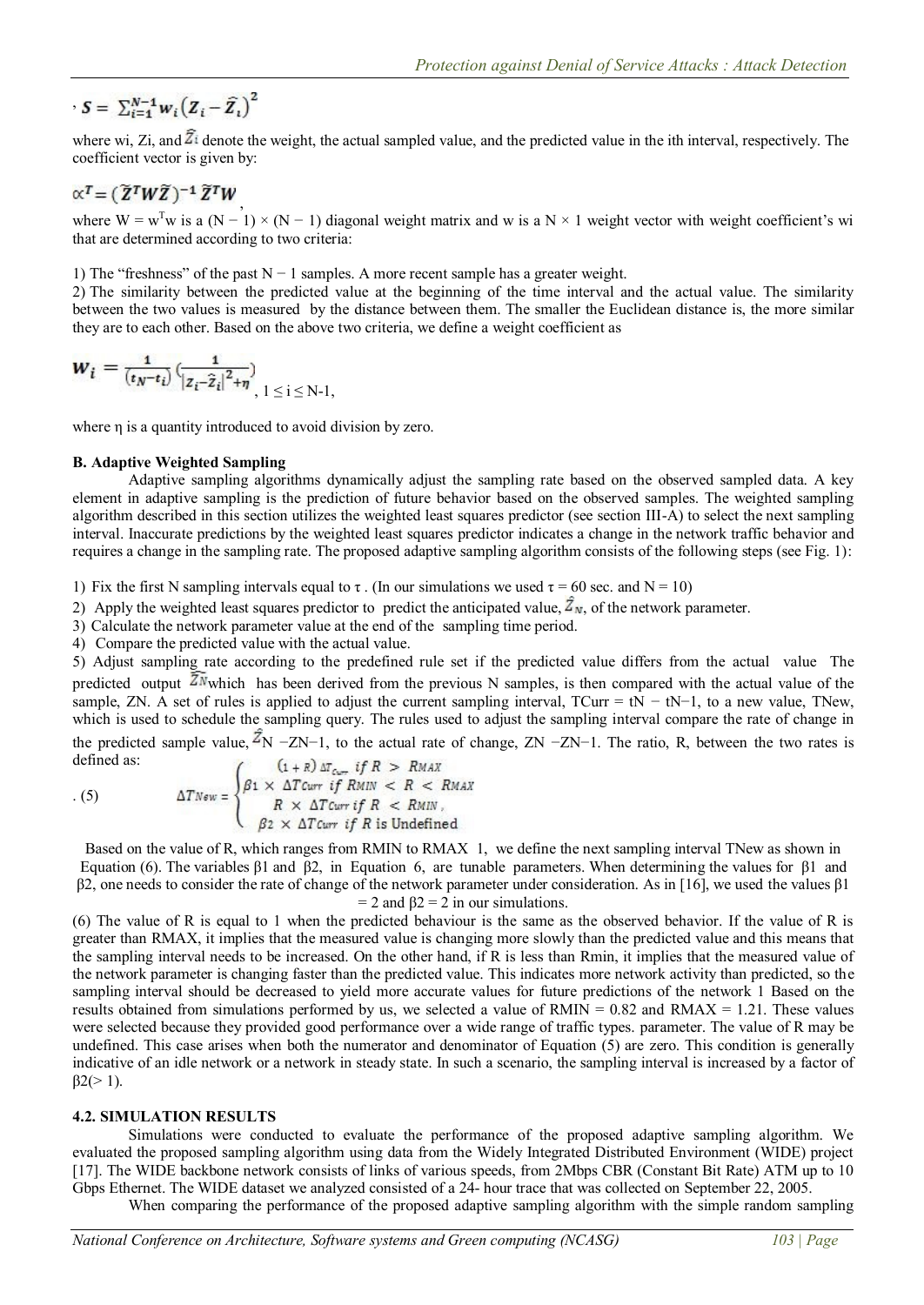algorithm, a useful criterion to use is the mean square error (MSE) of the estimate or its square root, the root mean squared error, measured from the population that is being estimated. Formally we can define the mean square error of an estimator X of an unobservable parameter θ as

MSE  $(X) = E [(X - \theta)^2]$ .

The root mean square error is the square root of the mean square error and the root mean square error is minimized when  $\theta = E(X)$  and the minimum value is the standard deviation of X. In Fig. 2, we compare the proposed adaptive sampling scheme with the simple random sampling algorithm using the standard deviation of packet delay as the comparison criterion. Packet delay is an important criterion for detecting DoS attacks, especially attacks that focus on degrading the quality of service in IP networks [18]. The results show that over different block sizes, the proposed adaptive scheme has a lower standard deviation when compared with the simple random sampling algorithm. Since standard deviation is directly proportional to the root mean square error criterion, this implies that the proposed algorithm predicts the packet mean delay better than the simple random sampling algorithm while reducing the volume of traffic. In the second set of experiments, we verified whether the traffic data sampled by the proposed sampling scheme has the self similar property. For this verification, we used two



Fig. 2: Standard deviation of packet delay.

different parameters: the mean of the packet count and the Hurst parameter. The peak-to-mean ratio (PMR) can be used as an indicator of traffic burstiness. PMR is calculated by comparing the peak value of the measure entity with the average value from the population. However, this statistic is heavily dependent on the size of the intervals, and therefore may or may not represent the actual traffic characteristic. A more accurate indicator of traffic burstiness is given by the Hurst parameter.



Fig. 3: Average percentage error for the Hurst parameter.

Fig. 3 and Fig. 4 show the average sampling error for the Hurst parameter and the sample mean, respectively. As one can see from Fig. 3, the random sampling algorithm resulted in higher average percent error for the Hurst parameter when compared to adaptive sampling. This could be the result of missing data spread out over a number of sampling intervals. In Fig. 4, the average percentage error for the mean statistic was marginally higher for our sampling algorithm when compared with the simple random sampling algorithm, albeit the difference was insignificant. One possible reason for this marginal difference is the inherent adaptive nature of our sampling algorithm—i.e., the proposed sampling algorithm is more likely to miss short bursts of high network activity in periods that typically have low network traffic. The simple random sampling scheme would be less likely to have the same problem.



Fig. 4: Average percentage error for the mean statistic.